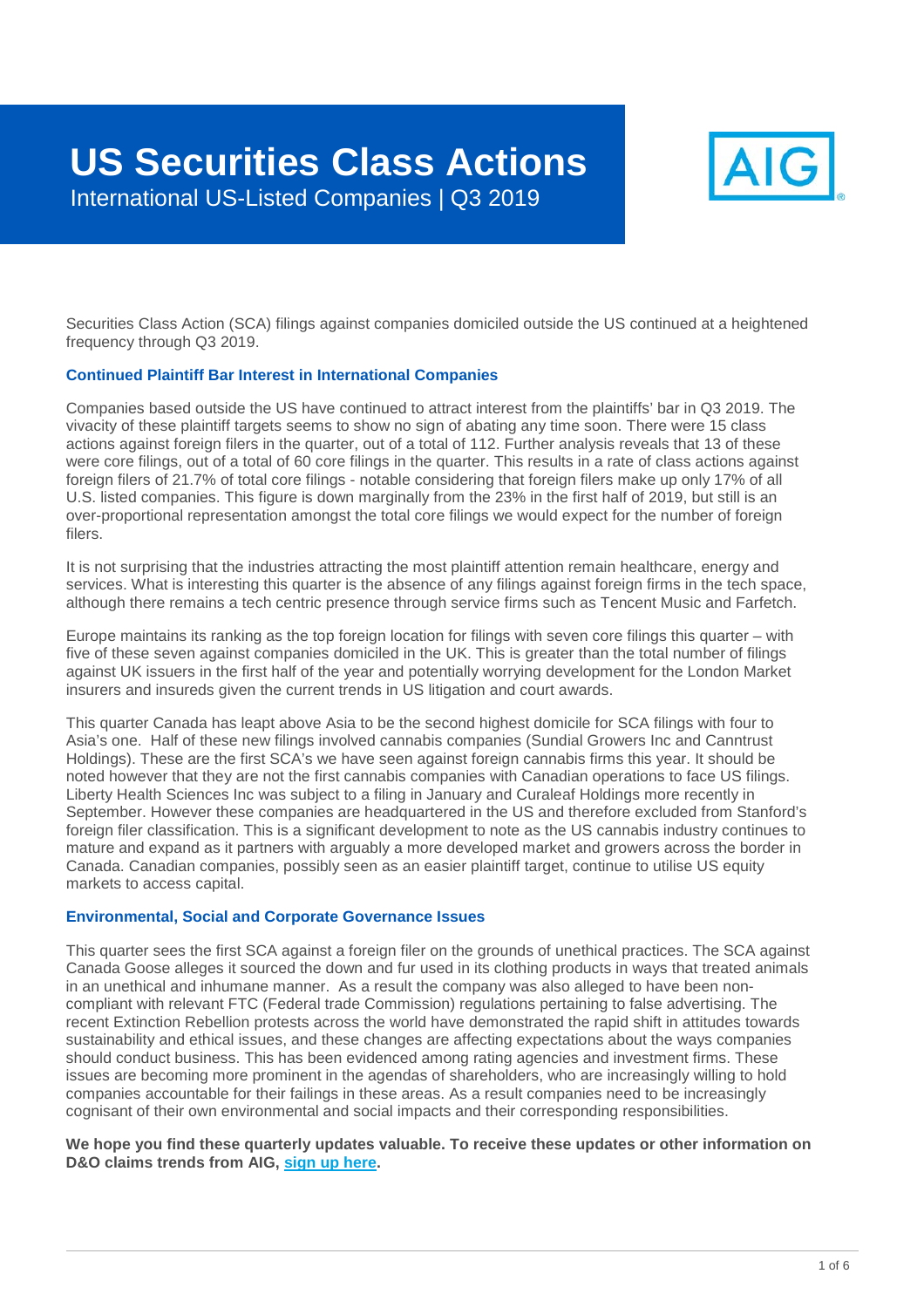## Class Actions in Q3 2019 [1](#page-1-0)

## **Number of Class Actions**

| <b>Total Number of</b><br>Class Actions (inc US) | <b>Total Number of Class</b><br>Actions - Core Filings<br>(inc US) | <b>Class Actions Against</b><br>Foreign Filers - Core<br>Filings | <b>Foreign Filers</b><br>as % of Total Core<br>Filings |  |  |
|--------------------------------------------------|--------------------------------------------------------------------|------------------------------------------------------------------|--------------------------------------------------------|--|--|
| 112                                              | 60                                                                 | 13                                                               | 21.7                                                   |  |  |
|                                                  |                                                                    |                                                                  |                                                        |  |  |

#### **Foreign Filers by Headquarter Location – Core Foreign Filers by Sector – Core Filings Filings**





<span id="page-1-0"></span><sup>1&</sup>lt;br>1 AIG analysis of data from Stanford School of Law – [Securities Class Action Clearinghouse,](http://securities.stanford.edu/index.html) a collaboration with Cornerstone Research. Used with permission. <u>Core filings</u> are all federal securities class actions, excluding those defined as M&A filings, consolidated into one to prevent double counting.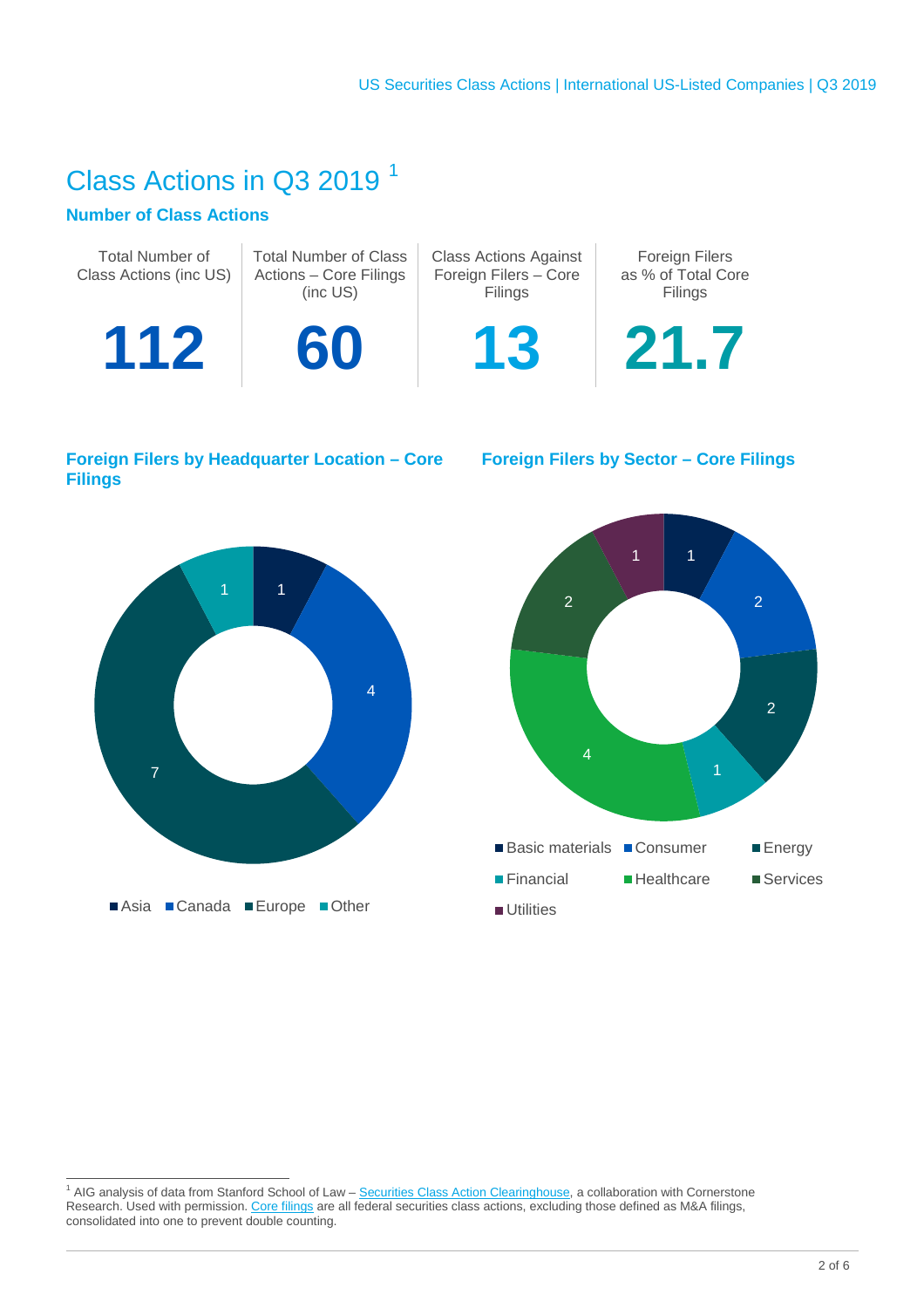# Statistics 2014 – H1 2019 [2](#page-2-0)

## **Number of Class Actions – Core Filings**

|         | <b>Total Number</b><br>of Class Actions | <b>Class Actions</b><br><b>Against US Issuers</b> | <b>Class Actions Against</b><br><b>Foreign Issuers</b> | Foreign Issuers<br>as % of Total |
|---------|-----------------------------------------|---------------------------------------------------|--------------------------------------------------------|----------------------------------|
| H1 2019 | 126                                     | 97                                                | 29                                                     | 23.0                             |
| 2018    | 221                                     | 174                                               | 47                                                     | 21.3                             |
| 2017    | 214                                     | 164                                               | 50                                                     | 23.4                             |
| 2016    | 270                                     | 228                                               | 42                                                     | 15.5                             |
| 2015    | 189                                     | 154                                               | 35                                                     | 18.5                             |
| 2014    | 170                                     | 136                                               | 34                                                     | 20.0                             |

## **Foreign Filers by Headquarter Location – Core Filings**



<span id="page-2-0"></span><sup>2&</sup>lt;br><sup>2</sup> Data from Stanford School of Law – <u>Securities Class Action Clearinghouse</u>, a collaboration with Cornerstone Research and used with permission. <u>Core filings</u> are all federal securities class actions, excluding those defined as M&A filings, consolidated into one to prevent double counting.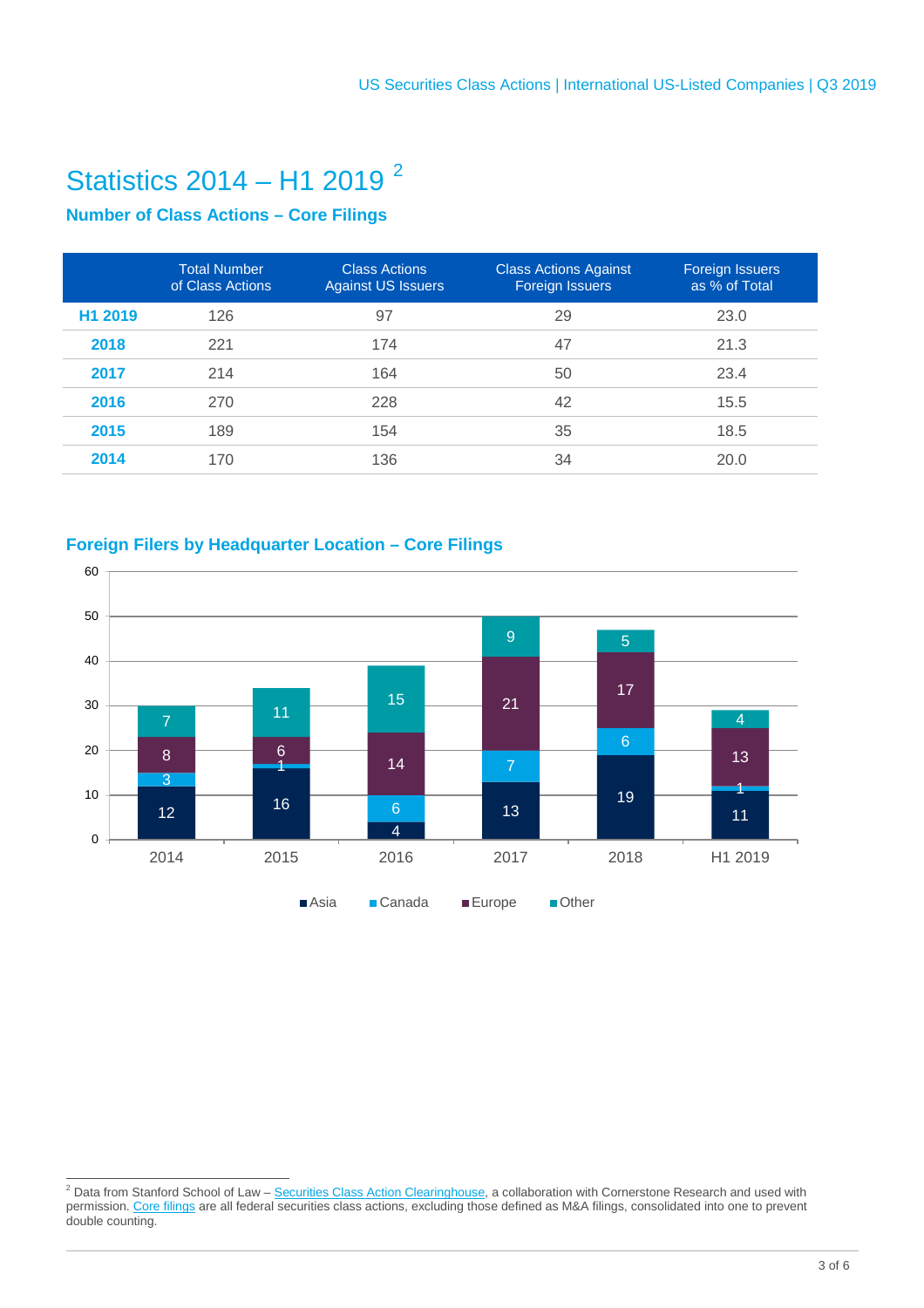## US Class Actions – International Listed Companies – All Filings – Q1 – Q[3](#page-3-0) 2019 $^3$

| Filing Name <sup>4</sup>                                              | <b>Filing Date</b> | <b>District Court</b> | Exchange      | <b>Ticker</b> | Country           | <b>Sector</b>             |
|-----------------------------------------------------------------------|--------------------|-----------------------|---------------|---------------|-------------------|---------------------------|
| <b>Tencent Music Entertainment</b><br>Group: American Depositary      | 09/26/2019         | E.D. New York         | New York SE   | <b>TME</b>    | China             | <b>Services</b>           |
| Sundial Growers Inc.                                                  | 09/25/2019         | S.D. New York         | <b>NASDAQ</b> | SNDL          | Canada            | Healthcare                |
| Allergan plc                                                          | 09/20/2019         | D. New Jersey         | New York SE   | AGN           | Ireland           | Healthcare                |
| <b>Greenland Acquisition Corporation</b>                              | 09/19/2019         | D. Delaware           | <b>NASDAQ</b> | <b>GLACU</b>  | China             | Conglomerates             |
| <b>Farfetch Limited</b>                                               | 09/17/2019         | S.D. New York         | New York SE   | <b>FTCH</b>   | United<br>Kingdom | <b>Services</b>           |
| Weatherford International plc                                         | 09/06/2019         | S.D. Texas            | New York SE   |               | Switzerland       | Energy                    |
| Canada Goose Holdings Inc.                                            | 09/03/2019         | S.D. New York         | New York SE   | GOOS          | Canada            | Consumer<br>Cyclical      |
| <b>Burford Capital Limited: American</b><br><b>Depositary Shares</b>  | 08/21/2019         | E.D. New York         | OTC-BB        | <b>BRFRY</b>  | Other             | Financial                 |
| Valaris plc                                                           | 08/20/2019         | S.D. New York         | New York SE   | VAL           | United<br>Kingdom | Energy                    |
| Just Energy Group Inc.                                                | 07/31/2019         | S.D. New York         | New York SE   | <b>JE</b>     | Canada            | <b>Utilities</b>          |
| <b>Venator Materials PLC</b>                                          | 07/31/2019         | S.D. New York         | New York SE   | <b>VNTR</b>   | United<br>Kingdom | <b>Basic materials</b>    |
| Oasmia Pharmaceutical AB :<br>American Depositary Shares              | 07/29/2019         | E.D. New York         | <b>NASDAQ</b> | <b>OASM</b>   | Sweden            | Healthcare                |
| Mallinckrodt Public Limited<br>Company                                | 07/26/2019         | S.D. New York         | New York SE   | <b>MNK</b>    | United<br>Kingdom | Healthcare                |
| Reckitt Benckiser Group plc:<br>American Depositary Shares            | 07/15/2019         | D. New Jersey         | OTC-BB        | <b>RBGLY</b>  | United<br>Kingdom | Consumer                  |
| CannTrust Holdings Inc.                                               | 07/10/2019         | S.D. New York         | New York SE   | <b>CTST</b>   | Canada            | Healthcare                |
| Sunlands Technology Group:<br>American Depositary Shares              | 06/27/2019         | E.D. New York         | New York SE   | <b>STG</b>    | China             | Services                  |
| Anheuser-Busch InBev SA/NV:<br>American Depositary Shares             | 06/21/2019         | S.D. New York         | New York SE   | <b>BUD</b>    | <b>Belgium</b>    | Consumer Non-<br>Cyclical |
| Eros International PLC                                                | 06/21/2019         | D. New Jersey         | New York SE   | <b>EROS</b>   |                   |                           |
| <b>Teva Pharmaceutical Industries</b><br>Ltd.                         | 06/21/2019         | E.D.<br>Pennsylvania  | New York SE   | <b>TEVA</b>   | Israel            | Healthcare                |
| ChinaCache International Holdings<br>Ltd.: American Depository Shares | 06/12/2019         | S.D. New York         | <b>NASDAQ</b> | <b>CCIH</b>   | China             | Technology                |
| Metro Bank PLC                                                        | 05/30/2019         | C.D. California       | OTC-BB        | <b>MBNKF</b>  | United<br>Kingdom | Financial                 |
| Dynagas LNG Partners LP                                               | 05/16/2019         | S.D. New York         | New York SE   | <b>DLNG</b>   | Monaco            | Transportation            |
| Momo Inc.: American Depositary<br><b>Shares</b>                       | 05/15/2019         | S.D. New York         | <b>NASDAQ</b> | <b>MOMO</b>   | China             | Technology                |
| Jumia Technologies AG :<br>American Depositary Shares                 | 05/14/2019         | S.D. New York         | New York SE   | <b>JMIA</b>   | Germany           | <b>Services</b>           |

<span id="page-3-0"></span> $3$  List includes all filings and is compiled using data from Stanford School of Law – [Securities Class Action Clearinghouse,](http://securities.stanford.edu/index.html) a collaboration with Cornerstone Research. Used with permission.<br>
<sup>4</sup> ADRs = <u>American Depositary Receipts</u>

<span id="page-3-1"></span>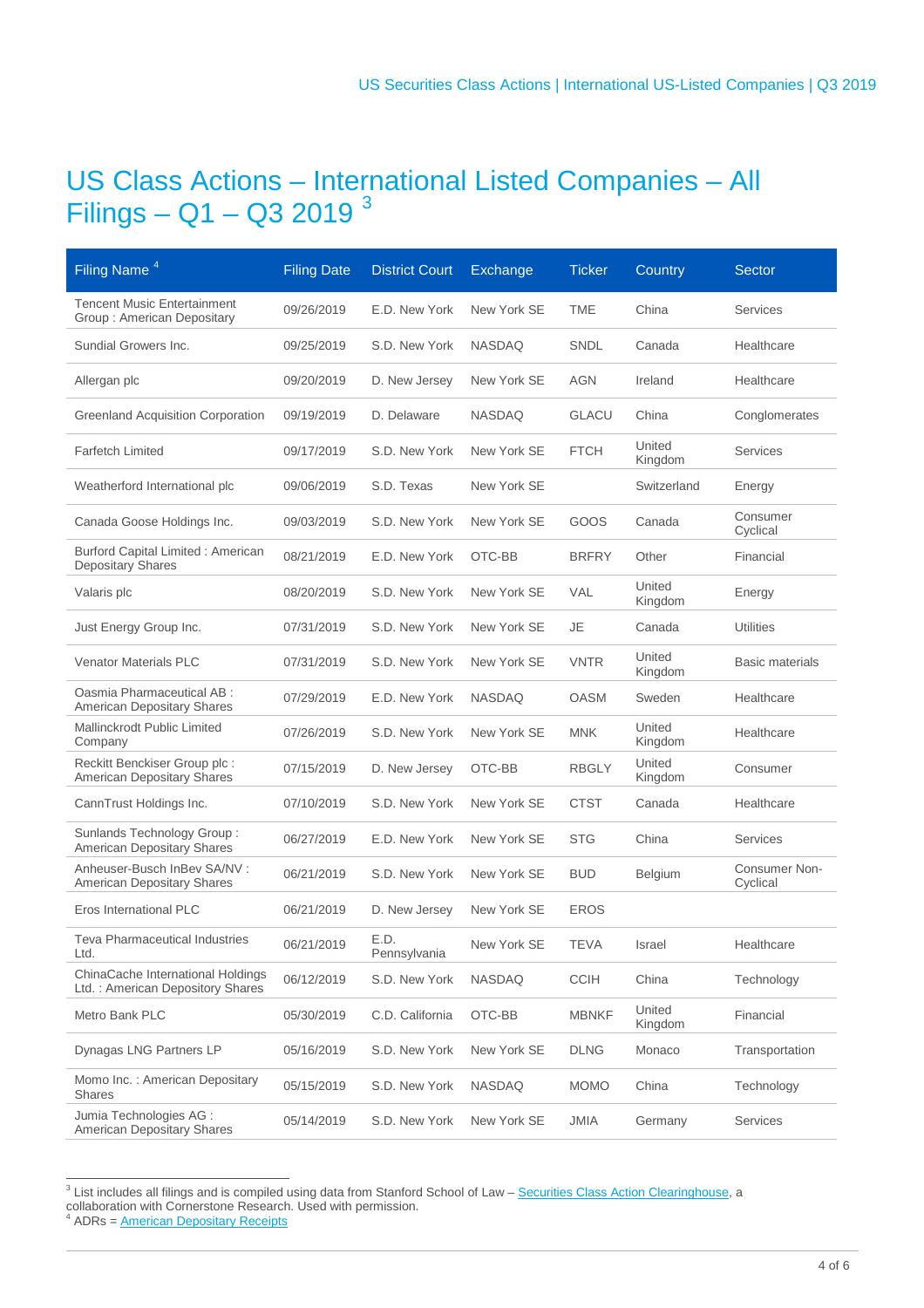| Filing Name <sup>4</sup>                                            | <b>Filing Date</b> | <b>District Court</b> | Exchange      | <b>Ticker</b> | Country           | <b>Sector</b>          |
|---------------------------------------------------------------------|--------------------|-----------------------|---------------|---------------|-------------------|------------------------|
| FLiK : Initial Coin Offering                                        | 05/10/2019         | N.D. Georgia          |               |               |                   |                        |
| Nabriva Therapeutics plc                                            | 05/08/2019         | S.D. New York         | <b>NASDAQ</b> | <b>NBRV</b>   | Ireland           | Healthcare             |
| OneCoin Ltd.: Cryptocurrency                                        | 05/07/2019         | S.D. New York         |               |               | <b>Bulgaria</b>   | Cryptocurrency         |
| <b>Nightstar Therapeutics PLC</b>                                   | 04/26/2019         | D. Delaware           | <b>NASDAQ</b> | <b>NITE</b>   | United<br>Kingdom | Healthcare             |
| Indivior PLC : American<br>Depositary Shares                        | 04/23/2019         | D. New Jersey         | OTC-BB        | <b>INVVY</b>  | United<br>Kingdom | Healthcare             |
| Nokia Corporation : American<br>Depositary Shares                   | 04/19/2019         | S.D. New York         | New York SE   | <b>NOK</b>    | Finland           | Technology             |
| Mobile TeleSystems PJSC:<br>American Depositary Shares              | 03/19/2019         | E.D. New York         | New York SE   | <b>MBT</b>    | Russia            | <b>Services</b>        |
| <b>United Microelectronics</b><br>Corporation : American Depositary | 03/14/2019         | S.D. New York         | New York SE   | <b>UMC</b>    | Taiwan            | Technology             |
| NIO Inc.: American Depositary<br><b>Shares</b>                      | 03/12/2019         | E.D. New York         | New York SE   | <b>NIO</b>    | China             | Consumer<br>Cyclical   |
| <b>Travelport Worldwide Limited</b>                                 | 02/25/2019         | N.D. Georgia          | New York SE   | <b>TVPT</b>   | <b>UK</b>         | Services               |
| Amarin Corporation plc                                              | 02/22/2019         | D. New Jersey         | <b>NASDAQ</b> | <b>AMRN</b>   | Ireland           | Healthcare             |
| WuXi PharmaTech (Cayman) Inc.<br>: American Depositary Shares       | 02/21/2019         | S.D. New York         | New York SE   | <b>WX</b>     | China             | Healthcare             |
| Maiden Holdings, Ltd.                                               | 02/11/2019         | D. New Jersey         | <b>NASDAQ</b> | <b>MHLD</b>   | Bermuda           | Financial              |
| Uxin Limited                                                        | 02/11/2019         | E.D. New York         | <b>NASDAQ</b> | <b>UXIN</b>   | China             | <b>Services</b>        |
| <b>Wirecard AG</b>                                                  | 02/08/2019         | C.D. California       | OTC-BB        | <b>WCAGY</b>  | Germany           | Technology             |
| Vale S.A.                                                           | 01/28/2019         | E.D. New York         | New York SE   | VALE          | <b>Brazil</b>     | <b>Basic Materials</b> |
| Ferroglobe PLC                                                      | 01/22/2019         | S.D. New York         | <b>NASDAQ</b> | <b>GSM</b>    | United<br>Kingdom | Basic materials        |
| Qihoo 360 Technology Co. Ltd.:<br><b>American Depositary Shares</b> | 01/17/2019         | S.D. New York         | New York SE   | QIHU          | China             |                        |
| DBV Technologies S.A.                                               | 01/15/2019         | D. New Jersey         | <b>NASDAQ</b> | DBVT          | France            | Healthcare             |
| Danske Bank A/S                                                     | 01/09/2019         | S.D. New York         | OTC-BB        | <b>DNKEY</b>  | Denmark           | Financial              |
| Sogou Inc.                                                          | 01/09/2019         | S.D. New York         | New York SE   | <b>SOGO</b>   | China             | Technology             |
| <b>China Techfaith Wireless</b><br><b>Communication Technology</b>  | 01/08/2019         | E.D. New York         | <b>NASDAQ</b> | <b>CNTF</b>   | China             | Technology             |
| Liberty Health Sciences Inc.                                        | 01/07/2019         | S.D. New York         | OTC-BB        | <b>LHSIF</b>  | Canada            | Healthcare             |
| Perrigo Company PLC                                                 | 01/03/2019         | S.D. New York         | New York SE   | <b>PRGO</b>   | Ireland           | Healthcare             |
|                                                                     |                    |                       |               |               |                   |                        |